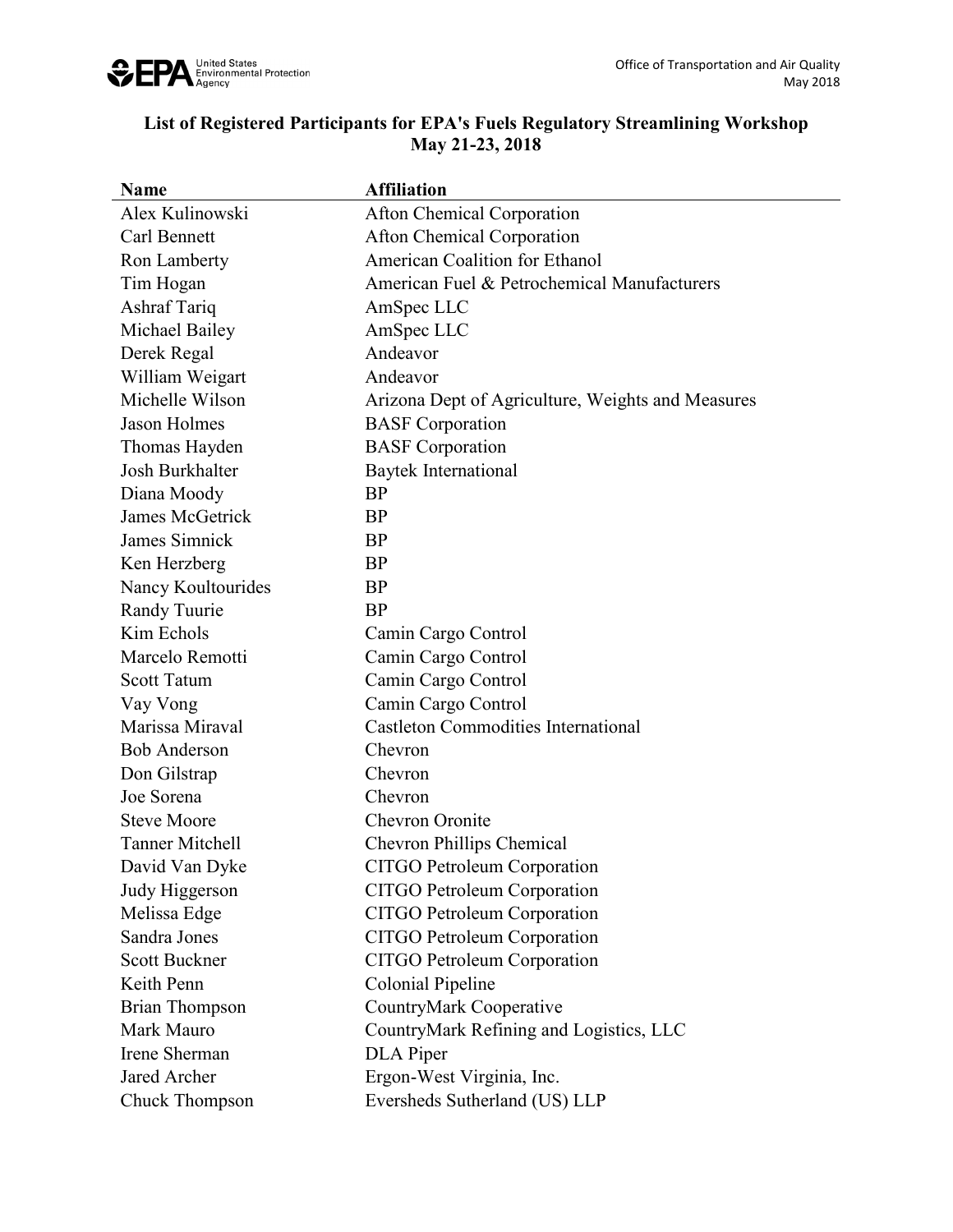| <b>Name</b>           | <b>Affiliation</b>                                 |
|-----------------------|----------------------------------------------------|
| David McCullough      | Eversheds Sutherland (US) LLP                      |
| <b>Susan Lafferty</b> | Eversheds Sutherland (US) LLP                      |
| <b>Brad Sims</b>      | ExxonMobil Corporation                             |
| <b>Brian Larson</b>   | ExxonMobil Corporation                             |
| Elisabeth Vrahopoulou | ExxonMobil Corporation                             |
| Stephen Papaleo       | ExxonMobil Corporation                             |
| Michael Moore         | <b>FCA US LLC</b>                                  |
| Philip Guillemette    | <b>Flint Hills Resources</b>                       |
| Rita Hardy            | <b>Flint Hills Resources</b>                       |
| Vance Klager          | <b>Flint Hills Resources</b>                       |
| Robin Vercruse        | <b>Fuel Freedom Foundation</b>                     |
| Darren Sylvia         | George E. Warren Corporation                       |
| Richard Cobb          | George E. Warren Corporation                       |
| William Smith         | George E. Warren Corporation                       |
| Chris Bliley          | Growth Energy                                      |
| Roz Alfred            | <b>Haltermann Solutions</b>                        |
| <b>Todd Kleiner</b>   | Hartland Fuel Products, LLC                        |
| Marilyn Herman        | Herman & Associates                                |
| Jeff Clark            | HollyFrontier Corporation                          |
| Chris McCullough      | IFIA & Inspectorate America Corporation            |
| Peter Lidiak          | <b>ILTA</b>                                        |
| <b>Bruce Varley</b>   | <b>Inspectorate America Corporation</b>            |
| <b>Scott Blakely</b>  | Intertek                                           |
| Angela Perrin         | Irving Oil                                         |
| Maureen O'Donnell     | Irving Oil                                         |
| Anne McPhee           | Jacobs Consultancy                                 |
| <b>Brent Myers</b>    | Kinder Morgan                                      |
| Ki Harmon             | Kinder Morgan                                      |
| <b>Russ Kinzig</b>    | Kinder Morgan                                      |
| <b>Steven Behrend</b> | Kinder Morgan                                      |
| Nathan McBride        | Louisiana Mid-Continent Oil and Gas Association    |
| Jeremy Cleron         | Lubrizol                                           |
| <b>Stuart Bartley</b> | Lubrizol                                           |
| <b>Brian Topping</b>  | Magellan Midstream Partners                        |
| Caleb Guse            | <b>Magellan Midstream Partners</b>                 |
| Greg McMillan         | <b>Magellan Midstream Partners</b>                 |
| James O'Neal          | Magellan Midstream Partners                        |
| Fred Walas            | Marathon Petroleum Company                         |
| Jeremy Beasley        | Marathon Petroleum Company                         |
| Ray Bagherian         | Marathon Petroleum Company                         |
| Steve Johnson         | Marathon Petroleum Company                         |
| John Cruz             | Mercedes-Benz Research & Development North America |